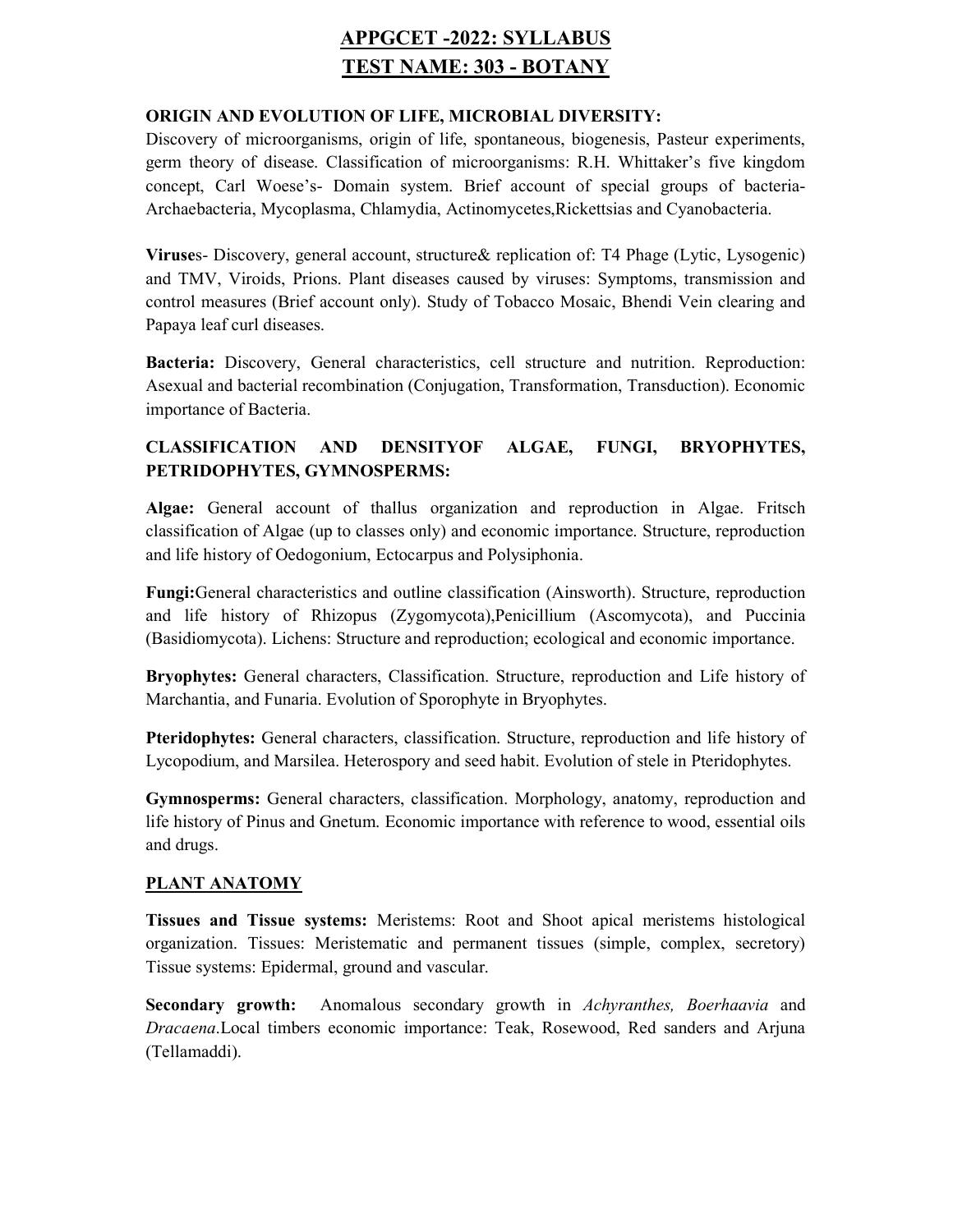#### PLANT TAXONOMY

Introduction to Plant Taxonomy: Fundamental components of taxonomy (identification, nomenclature, classification), Taxonomic resources: Herbarium: functions and important herbaria, Botanical gardens, Flora, Keys: single access and multi-access,Botanical Nomenclature: Principles and rules of ICBN (ranks and names; principle of priority, binomial system; type method, author citation, valid-publication).

Classification: Types of classifications: Artificial, Natural and Phylogenetic. Bentham & Hooker's system andEngler&Prantle's system of classificationmerits and demerits. Phylogeny, origin and evolution of Angiosperms.

Systematic Taxonomy: Systematic study and economic importance of: Asteraceae, Asclepiadaceae, Lamiaceae, Ephorbiaceae,Arecaceae,andPoaceae.

### **EMBRYOLOGY**

Anther structure, microsporogenesis and development of male gametophyte. Ovule structure and types; Megasporogenesis, development of Monosporic, Bisporic and Tetrasporic (Peperomia ,Drusa, Adoxa) embryo sacs. Pollination and Fertilization (out lines) Endosperm development and types. Development of Dicot and Monocot embryos, Polyembryony.

#### PLANT PHYSIOLOGY AND METABOLISM

Plant Water relations: Physical properties of water, Importance of water to plant life. Diffusion, imbibition and osmosis; concept & components of Water potential. Absorption and transport of water and ascent of sap. Transpiration: Definition, types of transpiration, structure, opening and closing mechanism of stomata.

Mineral nutrition & Enzymes: Mineral Nutrition: Essential elements (macro and micronutrients) and their role in plant metabolism, deficiency symptoms. Mineral ion uptake (active and passive transport). Nitrogen metabolism: biological nitrogen fixation in Rhizobium, outlines of protein synthesis (transcription and translation). Enzymes: General characteristics, mechanism of enzyme action and factors regulating enzyme action.

Photosynthesis: Photosynthetic pigments, photosynthetic light reactions, photo phosphorylation, carbon assimilation pathways: C3, C4, and CAM (brief account). Photorespiration and its significance. Translocation of organic solutes: mechanism of phloem transport, source-sink relationships.

Plant Metabolism: Respiration: Glycolysis, anaerobic respiration, TCA cycle, electron transport system. Mechanism of oxidative phosphorylation. Lipid Metabolism: Types of lipids, Beta-oxidation.

Growth and Development: Growth and development: definition, phases and kinetics of growth. Physiological effects of phytohormones:Auxins, Gibberellins, Cytokinins, ABA, Ethylene and Brassinosteroids. Physiology of flowering: photoperiodism, role of phytochrome in flowering; Vernalization. Physiology of scenescence and Ageing.